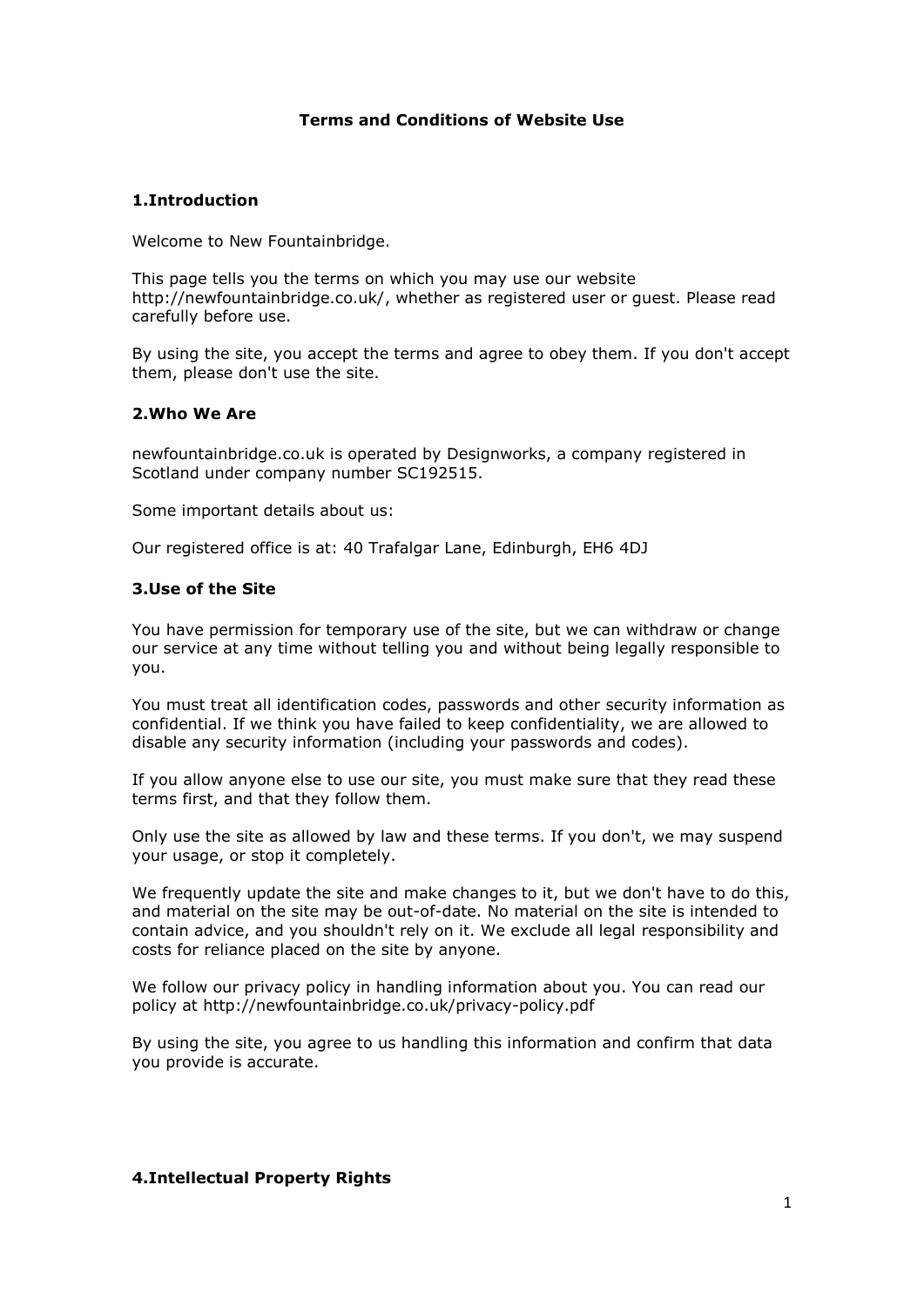We are the owner or licensee of all intellectual property rights in the site (for example the copyright and any rights in the designs) and in any of the material posted on it. They are protected by copyright.

You are allowed to print one copy and download extracts of any page on the site for your personal reference, but not for commercial use without a license from us. You must not alter anything, or use any illustrations, video, audio or photographs separately from the text that goes with them.

If you breach these terms, you lose your right to use our site, and must destroy or return any copies you have made.

# **5.Our Legal Responsibility to You**

We do not guarantee the accuracy of material on our site. As far as legally possible, we exclude legal responsibility for the following:

Any loss to you arising from use of our site

Loss of income, profit, business, data, contracts, goodwill or savings.

We also exclude, as far as legally possible, all terms and warranties or promises implied by law or by statutes.

We don't exclude legal responsibility for death or personal injury owing to our negligence, or legal responsibility for fraud or fraudulent misrepresentation, or for anything else where exclusion is not allowed by the law.

### **6.Computer Offences**

If you do anything which is a criminal offence under applicable law your right to use the site will end straightaway. We will report you to the relevant authorities and give them your identity.

Examples of computer misuse include introducing viruses, worms, Trojans and other technologically harmful or damaging material.

You mustn't try to get access to our site or server or any connected database or make any 'attack' on the site. We won't be legally responsible to you for any damage from viruses or other harmful material that you pick up via our site.

### **7.Links to Our Site**

You are allowed to make a legal link to our website's homepage from your website if the content on your site meets the standards of our acceptable use policy. We can end this permission at any time.

You mustn't suggest any endorsement by us or association with us unless we agree in writing.

# **8.Links From Our Site**

Links from our site to other sites are only for information. We don't accept responsibility for other sites or any loss you suffer from using them.

### **9.Variation**